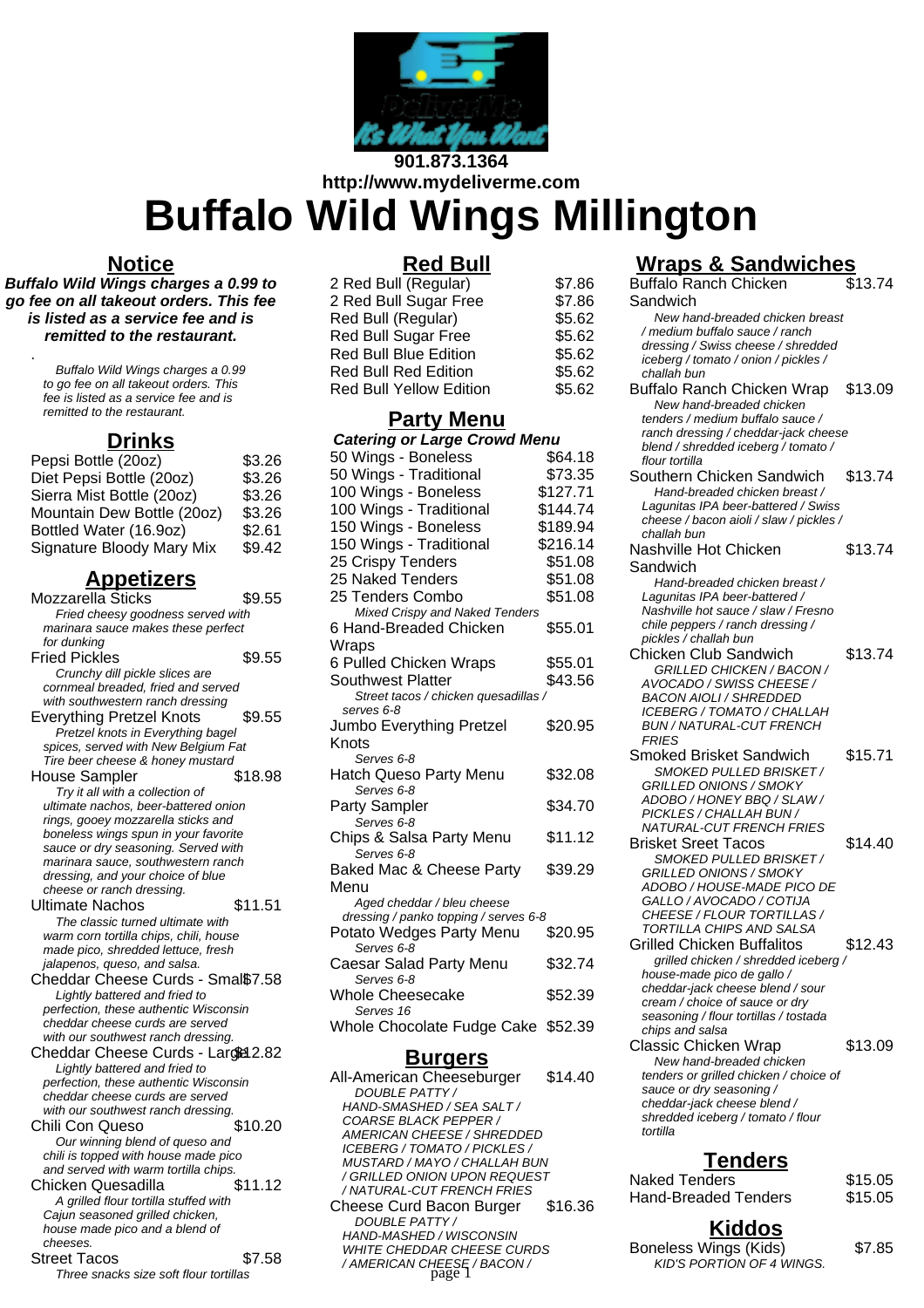filled with garlic tossed grilled chicken, house made pico, southwestern ranch dressing and fresh cilantro. Hatch Queso \$8.89 Melted white cheddar, Young Guns hatch chiles, house-made pico de gallo & tortilla chips. Make it wild & add a Wild Sauce drizzle for no additional charge! Potato Wedges - Small \$4.96 Crispy on the outside, soft on the inside, and flavored with sour cream and chives seasoning. Potato Wedges - Large \$7.58 Crispy on the outside, soft on the inside, and flavored with sour cream and chives seasoning. Beer-Battered Onion Rings - \$7.19 Small Dunked in beer batter, thick cut onion rings served with southwestern ranch dressing Beer-Battered Onion Rings - \$10.86 Large Dunked in beer batter, thick cut onion rings served with southwestern ranch dressing Dirty Dubs Tots \$14.40 Tater tots, pulled brisket, grilled onions, hatch queso, smoky adobo, honey bbq, pickled jalapenos, green onions, fresno chile peppers & cotija cheese French Fries - Small \$4.57 Natural cut and perfect for sharing. French Fries - Large \$6.93 Natural cut and perfect for sharing. Buffalo Mac & Cheese \$14.79 All white meat buffalo chicken your choice mild, medium or hot - Cheddar Jack cheese blend and a panko topping Buffalo Chicken Tots \$14.13 TOTS / PULLED CHICKEN / BUFFALO SEASONING / BLEU CHEESE CRUMBLES / PICKLED FRESNO CHILE PEPPERS / MEDIUM BUFFALO SAUCE / RANCH / GREEN ONIONS Tater Tots \$7.58 CRISPY GOLDEN BROWN TATER TOTS Asian Zing Cauliflower Wings\$13.09 SEASONAL ITEM - BREADED CAULIFLOWER / ASIAN ZING / EVERYTHING SEASONING / PICKI ED FRESNO CHILE PEPPERS / GREEN ONIONS / **RANCH** Chips & Salsa  $$6.27$ Warm tortilla chips are paired with our own house blended salsa in this timeless classic. **Wings Juicy all white chicken, lightly breaded & perfectly crispy**<br>auliflower Wings - Small 413.09 Cauliflower Wings - Small \$13.09

| Caumowci wings Onian             | ⊎ ເບ.∪ບ |
|----------------------------------|---------|
| <b>BREADED CAULIFLOWER /</b>     |         |
| <b>HANDSPUN IN YOUR FAVORITE</b> |         |
| SAUCE OR DRY SEASONING /         |         |
| <b>GREEN ONIONS</b>              |         |
| Boneless - 6pc                   | \$10.86 |
| Cauliflower Wings - Large        | \$22.91 |
| <b>BREADED CAULIFLOWER /</b>     |         |
| <b>HANDSPUN IN YOUR FAVORITE</b> |         |
| SAUCE OR DRY SEASONING /         |         |
| <b>GREEN ONIONS</b>              |         |
| Boneless - 10pc                  | \$15.05 |
| Boneless - 15pc                  | \$21.60 |
| Boneless - 20pc                  | \$28.15 |
| Boneless - 30pc                  | \$41.25 |
|                                  |         |

MAYO / SHREDDED ICEBERG / TOMATO / ONION / PICKLES / CHALLAH BUN / NATURAL-CUT FRENCH FRIES Smoked Brisket Burger \$18.98 SMOKED PULLED BRISKET/ DOUBLE PATTY / HAND-SMASHED / AMERICAN CHEESE / SMOKY ADOBO / HONEY BBQ / GRILLED ONIONS / PICKLES / BACON AIOLI / CHALLAH BUN / NATURAL-CUT FRENCH FRIES Guacamole Bacon Burger \$18.33 DOUBLE PATTY / HAND-SMASHED / PEPPER JACK CHEESE / HOUSE-MADE GUACAMOLE / BACON / SHREDDED ICEBERG LETTUCE / HOUSE-MADE PICO DE GALLO / BACON AIOLI / CHALLAH BUN / NATURAL-CUT FRENCH FRIES Buffalo Bleu Burger \$16.36 DOUBLE PATTY / HAND-SMASHED / BLEU CHEESE CRUMBLES / MEDIUM BUFFALO SAUCE / SHREDDED ICEBERG / TOMATO / ONION / PICKLES / BLEU CHEESE DRESSING / CHALLAH BUN / NATURAL-CUT FRENCH FRIES Southwestern Black Bean Burger \$15.05 BLACK BEAN PATTY / CHEDDAR CHEESE / AVOCADO / SHREDDED ICEBERG / TOMATO / ONION / PICKLES / SOUTHWESTERN RANCH DRESSING / CHALLAH BUN / NATURAL-CUT FRENCH **FRIES** Bacon Smashed Hatch Chile Burger \$17.67 DOUBLE PATTY / HAND-SMASHED AND SEARED WITH BACON / AMERICAN CHEESE / YOUNG GUNS HATCH

CHILE PEPPERS / GRILLED ONIONS / PICKLED FRESNO CHILE PEPPERS / HATCH CHILE AIOLI / CHALLAH BUN / NATURAL-CUT FRENCH FRIES

#### **Dessert**

| New York Style Cheesecake - \$7.58  |  |
|-------------------------------------|--|
| Slice                               |  |
| Chocolate Fudge Cake - Slice \$7.58 |  |
|                                     |  |

#### **Bottled Flavors Take a little part of the sports bar home**

| with you.                                                                                                                                                                                                                                                                                                                                                                                                                    |                                                                                                                                |
|------------------------------------------------------------------------------------------------------------------------------------------------------------------------------------------------------------------------------------------------------------------------------------------------------------------------------------------------------------------------------------------------------------------------------|--------------------------------------------------------------------------------------------------------------------------------|
| Salt & Vinegar Seasoning<br><b>Bottle</b>                                                                                                                                                                                                                                                                                                                                                                                    | \$7.19                                                                                                                         |
| Lemon Pepper Dry Seasoning                                                                                                                                                                                                                                                                                                                                                                                                   | \$7.19                                                                                                                         |
| <b>Bottle</b><br>Sweet BBQ Bottle<br>Teriyaki Bottle<br>Mild Seasoning Bottle<br>Parm Garlic Seasoning Bottle<br>Honey BBQ Seasoning Bottle<br><b>Medium Seasoning Bottle</b><br>Chipotle BBQ Seasoning Bottle<br>Spicy Garlic Seasoning Bottle<br>Asian Zing Seasoning Bottle<br>Caribbean Jerk Season Bottle<br><b>Buffalo Dry Seasoning Bottle</b><br>Jammin Jalapeno Season<br><b>Bottle</b><br>Thai Curry Season Bottle | \$7.19<br>\$7.19<br>\$7.19<br>\$7.19<br>\$7.19<br>\$7.19<br>\$7.19<br>\$7.19<br>\$7.19<br>\$7.19<br>\$7.19<br>\$7.19<br>\$7.19 |
| <b>Hot Season Bottle</b>                                                                                                                                                                                                                                                                                                                                                                                                     | \$7.19                                                                                                                         |
| Mango Habanero Season                                                                                                                                                                                                                                                                                                                                                                                                        | \$7.19                                                                                                                         |
| <b>Bottle</b><br>page 2                                                                                                                                                                                                                                                                                                                                                                                                      |                                                                                                                                |

| <b>SERVED WITH FRIES</b>        |        |
|---------------------------------|--------|
| <b>Traditional Wings (Kids)</b> | \$7.85 |
| KID'S PORTION OF 4 WINGS.       |        |
| <b>SERVED WITH FRIES</b>        |        |
| Mac & Cheese (Kids)             | \$7.85 |
| <b>SERVED WITH FRIES</b>        |        |
| Hand Breaded Tenders (Kids)     | \$7.85 |
| <b>SERVED WITH FRIES</b>        |        |
| Cheeseburger (Kids)             | \$7.85 |
| Served with fries               |        |

#### **Sides & Extras**

| Mac n Cheese                      | \$5.62 |
|-----------------------------------|--------|
| Garden Side Salad                 | \$5.88 |
| Ranch - Extra Cup                 | \$0.79 |
| Bleu Cheese - Extra Cup           | \$0.79 |
| Pico de Gallo - Extra Cup         | \$0.79 |
| <b>Extra Carrots &amp; Celery</b> | \$1.30 |
| <b>Extra Celery</b>               | \$0.79 |
| <b>Extra Carrots</b>              | \$0.79 |
| Salsa - Extra Cup                 | \$0.79 |
| Southwestern Ranch - Extra        | \$0.79 |
| Cup                               |        |

## **Salads**

Buffalo Wedge Salad \$16.36 HAND-BREADED CHICKEN TENDER / WEDGED LETTUCE / BACON / TOMATOES / MEDIUM BUFFALO SAUCE / BLEU CHEESE DRESSING / BLEU CHEESE CRUMBLES / GREEN ONIONS Chopped Cobb Salad \$15.05 PULLED CHICKEN / ROMAINE LETTUCE / TOMATOES / BACON / HARD-BOILED EGG / RANCH DRESSING / BLEU CHEESE CRUMBLES / GREEN ONIONS / BUFFALO SEASONING / EVERYTHING SEASONING Chicken Caesar Salad \$13.09 GRILLED CHICKEN / ROMAINE LETTUCE / PARMESAN GARLIC / CAESAR DRESSING / SHAVED PARMESAN CHEESE / LEMON PEPPER SEASONING /

**CROUTONS**